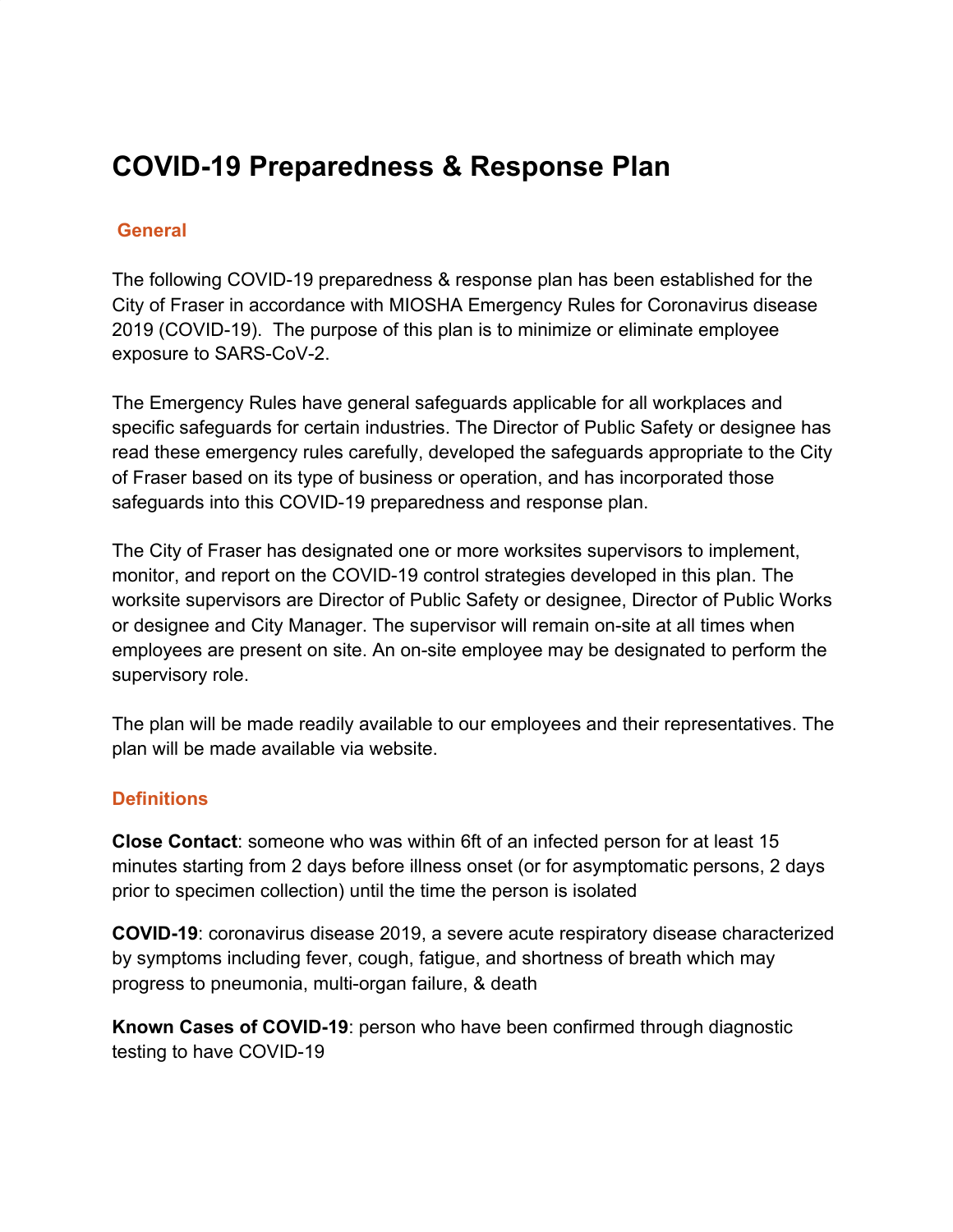**SARS-CoV-2**: severe acute respiratory syndrome coronavirus 2, the virus which is the causative agent of COVID-19

**Suspected Cases of COVID-19**: persons who have symptoms of COVID-19 but have not been confirmed through diagnostic testing or person who have had close contact with a person who has been confirmed through diagnostic testing

# **Exposure Determination**

The City of Fraser has evaluated routine and reasonably anticipated tasks and procedures for all employees to determine whether there is actual or reasonably anticipated employee exposure to SARS-CoV-2. Exposure levels include:

- **Lower Exposure Risk Jobs**. These jobs do not require contact with known or suspected cases of COVID-19 nor frequent close contact (for example, within six feet) with the general public. Workers in this category have minimal occupational contact with the public and other coworkers. Examples are small offices, small manufacturing plants (less than 10 employees), small construction operations (less than 10 employees), and low-volume retail establishments, provided employees have infrequent close contact with coworkers and the public.
- **Exposure Risk Jobs**. These jobs are those that require frequent or close contact (for example, within six feet) with people who may be infected with SARS-CoV-2, but who are not known or suspected COVID-19 patients. Examples are most jobs at manufacturing plants, construction sites, schools, high-volume retail settings, and other high-population-density work environments.
- **High Exposure Risk Jobs**. High exposure risk jobs have high potential for exposure to known and suspected cases of COVID-19. Examples are most jobs in healthcare, medical transport, nursing homes and residential care facilities, mortuaries, law enforcement, and correctional facilities.
- **Very High Exposure Risk** Tasks with high potential for exposure to known or suspected sources of COVID-19 during specific medical, postmortem, or laboratory procedures Workers could include: Healthcare workers (doctors, nurses, dentists, paramedics, EMTs) performing aerosol-generating procedures on known/suspected COVID-19 patients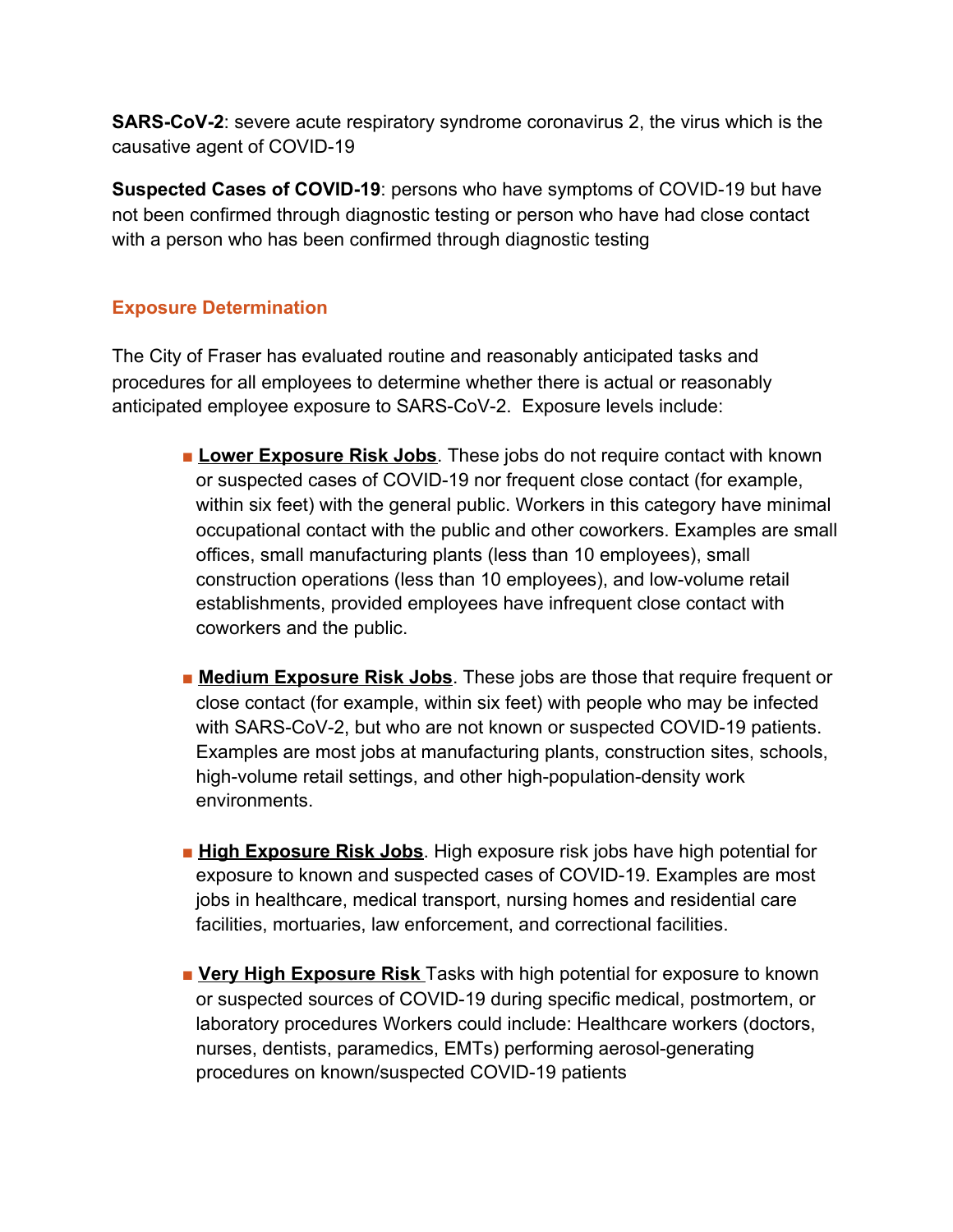The City of Fraser has categorized its jobs as follows:

**NOTE:** Some jobs may have more than one type of exposure risk depending on the task or qualifying factors. We will note if it is a critical infrastructure position.

| <b>Job/Task/ Critical</b><br><b>Infrastructure</b> | <b>Exposure Risk</b><br><b>Determination</b> | <b>Qualifying Factors</b><br>(Ex. No Public Contact,<br><b>Public Contact)</b> |
|----------------------------------------------------|----------------------------------------------|--------------------------------------------------------------------------------|
| Lieutenant (Critical)                              | Medium                                       | Public contact, patient care<br>of ill                                         |
| Sergeant (Critical)                                | Medium                                       | Public contact, patient care<br>of ill                                         |
| <b>Public Safety Officer</b><br>(Critical)         | Very High                                    | Public contact, patient care<br>of ill                                         |
| Paramedic (Critical)                               | Very high                                    | Patient care of the ill                                                        |
| <b>Public Safety Clerk/PSA</b><br>(Critical)       | Medium                                       | Public contact and cash<br>receipting                                          |
| <b>Volunteer Firefighter</b><br>(Critical)         | High                                         |                                                                                |
| <b>Crossing Guard (Critical)</b>                   | Low                                          |                                                                                |
| Van Driver                                         | Medium                                       |                                                                                |
| <b>Code Enforcement</b><br>Officer (Critical)      | Medium                                       |                                                                                |
| <b>Building Clerk</b>                              | Low                                          |                                                                                |
| <b>City Clerk</b>                                  | Low                                          |                                                                                |
| Asst. City Clerk                                   | Low                                          |                                                                                |
| <b>Court Clerk (Critical)</b>                      | Medium                                       | Public contact and cash<br>receipting                                          |
| <b>Finance Clerk</b>                               | Low                                          |                                                                                |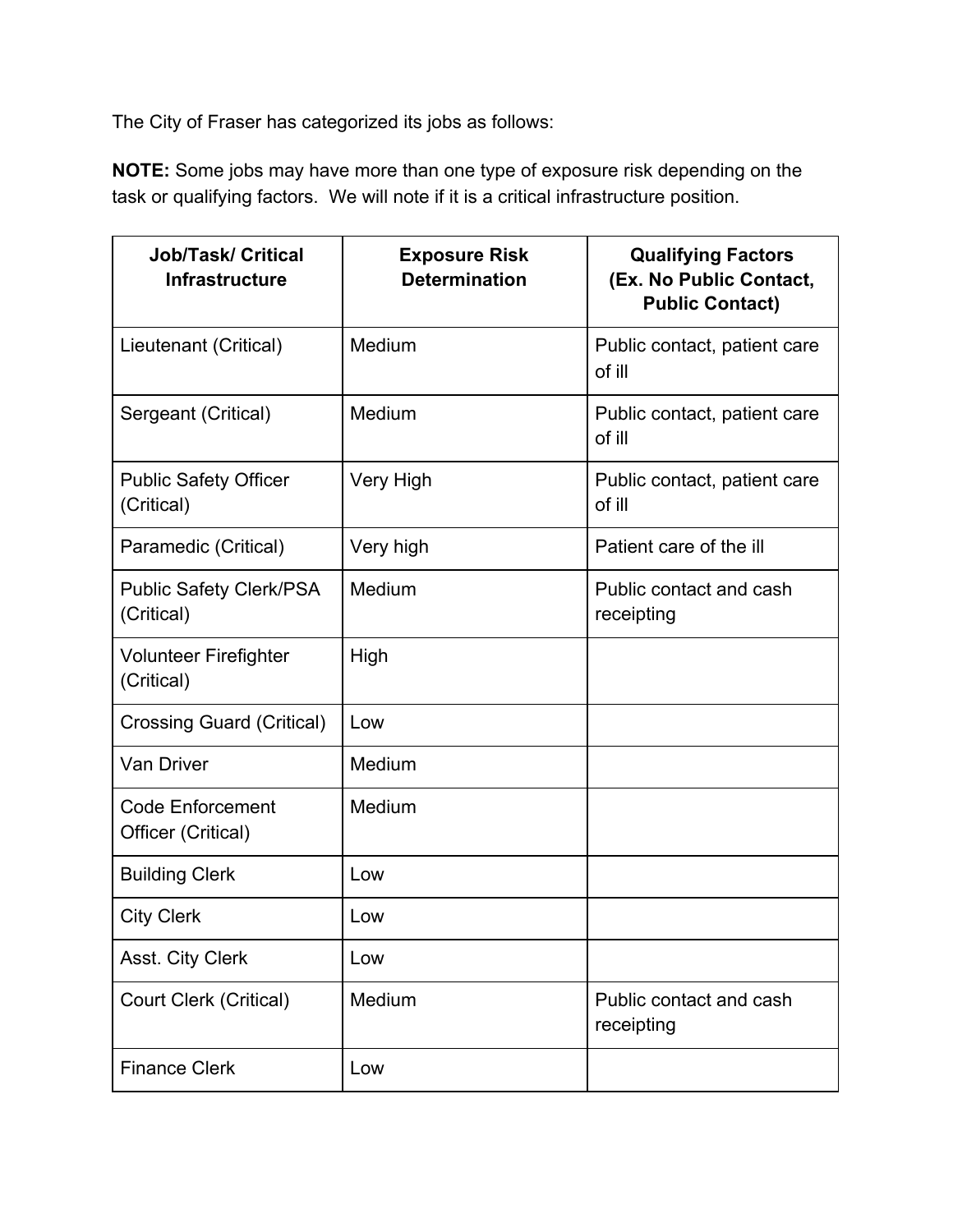| DPW Director (Critical)          | <b>Medium</b> |  |
|----------------------------------|---------------|--|
| <b>DPW Supervisor (Critical)</b> | Medium        |  |
| <b>DPW Clerk (Critical)</b>      | <b>Medium</b> |  |
| DPW Operator (Critical)          | Medium        |  |
| DPW Laborer (Critical)           | <b>Medium</b> |  |

# **Engineering Controls**

The City of Fraser has implemented feasible engineering controls to minimize or eliminate employee exposure to SARS-CoV-2. Engineering controls involve isolating employees from work-related hazards using ventilation and other engineered solutions. In workplaces where they are appropriate, these types of controls reduce exposure to hazards without relying on worker behavior and can be the most cost-effective solution to implement.

For lower exposure risk jobs, new engineering controls are not required. For medium exposure risk jobs, engineering controls can include:

- Installing physical barriers (such as clear plastic sneeze quards) between coworkers or between workers and customers.
- Increasing the amount of ventilation in the building.
- Increasing the amount of fresh outdoor air that is introduced into the building.

The Director of Public Safety, or their designee, will be responsible for seeing that the correct engineering controls are chosen, installed, maintained for effectiveness, and serviced when necessary.

The following engineering controls have been implemented:

| <b>Job/Task</b>     | <b>Engineering Control</b>                                                        |
|---------------------|-----------------------------------------------------------------------------------|
| Vapor/Sneeze Guards | Glass partitions installed at city counters<br>to separate employee from customer |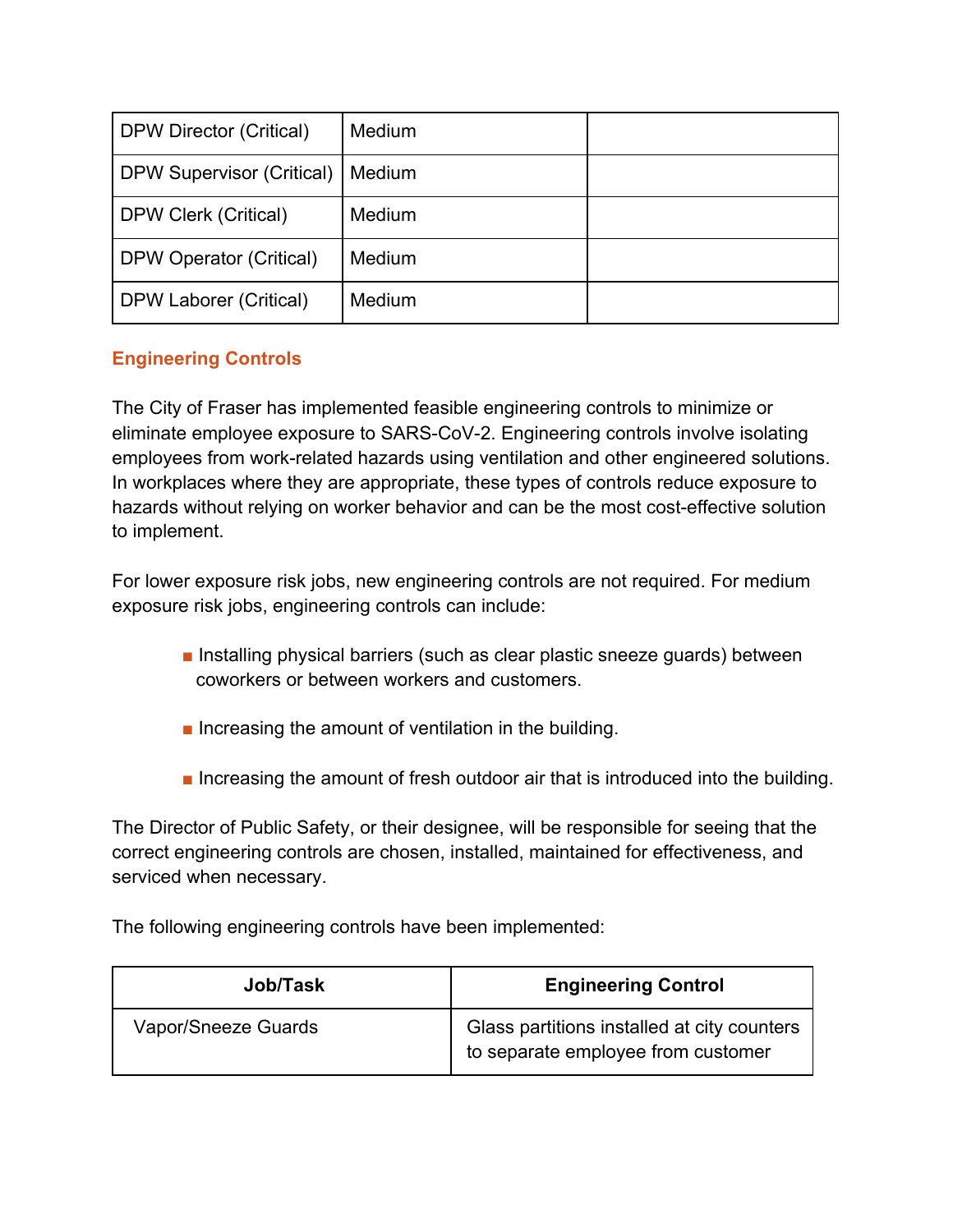| <b>Credit Swipes</b>                 | Reduce potential transmission from<br>cash handling                                               |
|--------------------------------------|---------------------------------------------------------------------------------------------------|
| Scheduled antiviral commercial spray | Utilization of the city's Clorox 360 Total<br>cleaning system with antiviral spray                |
| Workforce separation                 | Employees no longer allowed to<br>congregate for breaks/DPW split<br>operating sites              |
| <b>PPE/Hand sanitizer station</b>    | Centralized location for disbursement of<br>PPE, hand sanitizer, & antiviral cleaning<br>products |
| Signage                              | Signage requiring social distancing and<br>mask usage posted                                      |
| Self Monitoring                      | Employee daily self monitoring,<br>including temperature                                          |

#### **Administrative Controls**

Administrative controls are workplace policies, procedures, and practices that minimize or eliminate employee exposure to the hazard. The Director of Public Safety, or their designee will be responsible for seeing that the correct administrative controls are chosen, implemented and maintained for effectiveness.

The following administrative controls have been established for the City of Fraser:

| Job/Task                                       | <b>Administrative Control</b><br>(For Example, Workplace Distancing, Remote<br><b>Work, Notifying Customers)</b>                                            |
|------------------------------------------------|-------------------------------------------------------------------------------------------------------------------------------------------------------------|
| All low and medium risk<br>employees           | Maintain at least six feet from everyone on the<br>worksite.                                                                                                |
| Director of Public Safety or<br>their designee | Use ground markings, signs, and physical barriers to<br>prompt employees to remain six feet from others.<br>There is a physical barrier between the public. |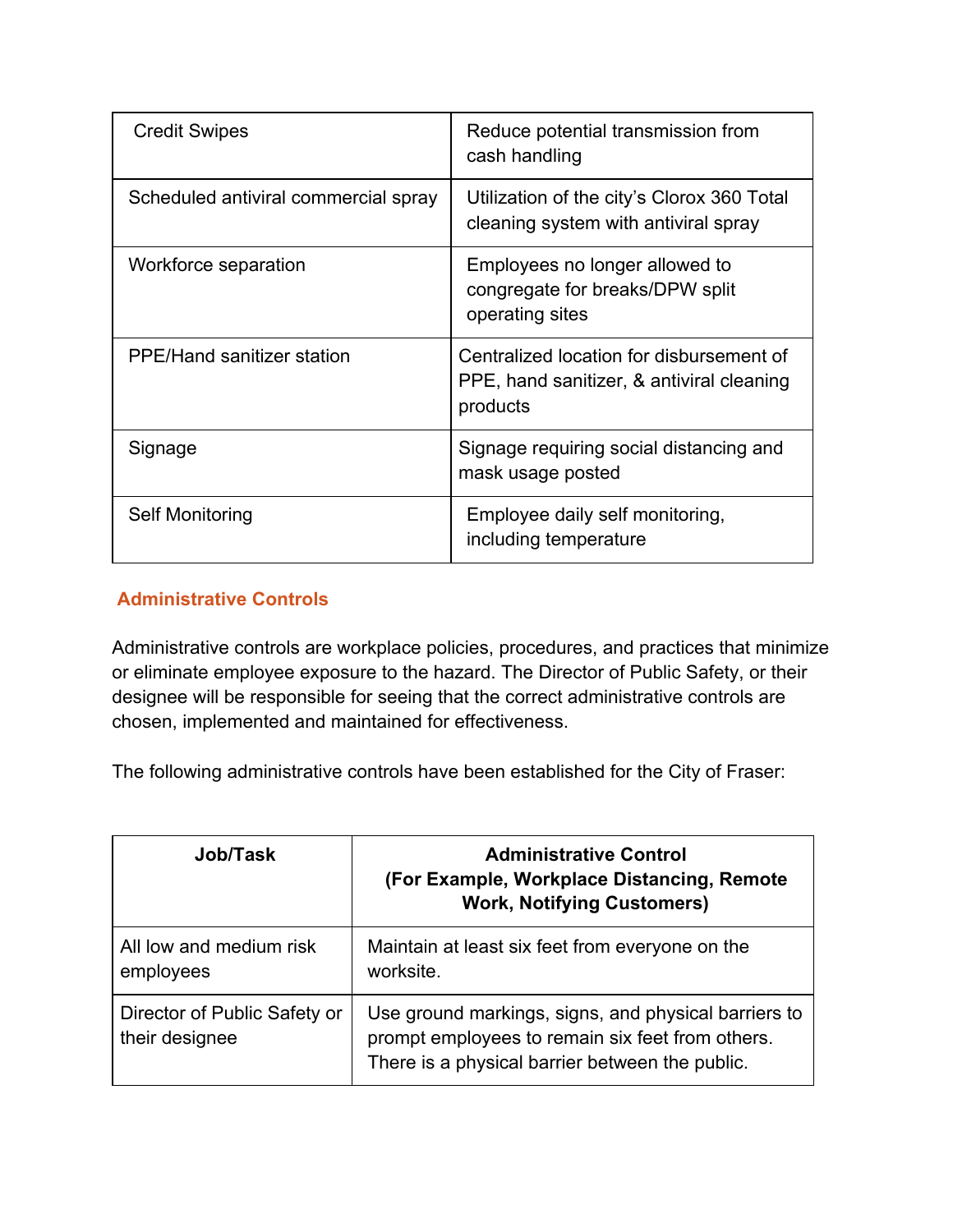| <b>City Manager</b>                            | Promote remote work (telecommuting) to the fullest<br>extent possible.                                                                                                |
|------------------------------------------------|-----------------------------------------------------------------------------------------------------------------------------------------------------------------------|
| City Manager                                   | Promote flexible work hours (staggered shifts) to<br>minimize the number of employees in the facility at<br>one time.                                                 |
| City Manager                                   | Establish alternating days or extra shifts to reduce<br>the total number of employees in the facility at a<br>given time.                                             |
| All employees                                  | Restrict face-to-face meetings. Communicate with<br>others through phone, email, teleconferencing, and<br>web conferencing.                                           |
| <b>Supervisors</b>                             | Minimize the sharing of tools, equipment, and items.                                                                                                                  |
| Director of Public Safety or<br>their designee | Provide employees with non-medical grade face<br>coverings (cloth face coverings/surgical mask).                                                                      |
| All employees                                  | Require employees to wear face coverings when<br>they cannot consistently maintain six feet of<br>separation from other individuals in the workplace.                 |
| All visitors                                   | Require customers and the public to wear cloth face<br>coverings. Signage is in place.                                                                                |
| Director of Public Safety or<br>their designee | Where possible, keep customers informed about<br>symptoms of COVID-19 and ask sick customers to<br>stay at home until healthy again.                                  |
| Director of Public Safety or<br>designee       | Provide customers and the public with tissues and<br>trash receptacles.                                                                                               |
| <b>City Manager</b>                            | Encourage customers to use/request services<br>through the phone or web.                                                                                              |
| All employees                                  | Encourage proper cough and sneeze etiquette by<br>employees, including covering coughs and sneezes<br>and coughing and sneezing in one's elbows rather<br>than hands. |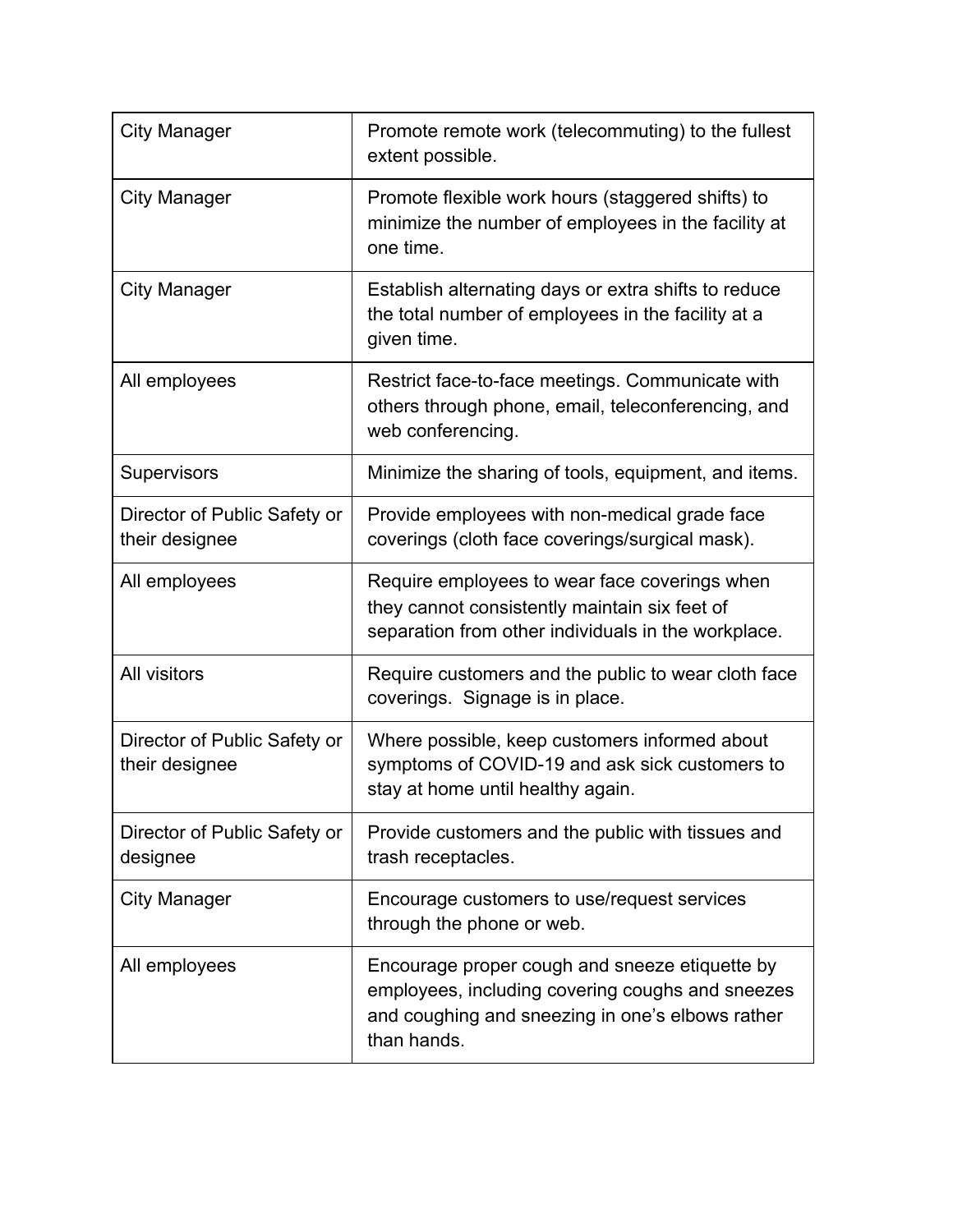| City Manager                                    | Ensure that sick leave policies are flexible and<br>consistent with public health guidance, so<br>employees do not go to work sick.    |
|-------------------------------------------------|----------------------------------------------------------------------------------------------------------------------------------------|
| All supervisors                                 | Do not require a healthcare provider's note for<br>employees who are sick with acute respiratory<br>illness to validate their illness. |
| Director of Public Safety,<br>or their designee | Ensure training completed for high and very high risk<br>tasks.                                                                        |

#### **Hand Hygiene**

The Director of Public Safety, or their designee, will be responsible for seeing that adequate handwashing facilities are available in the workplace and that regular handwashing is required. Frequency of such handwashing will be determined in part by factors such as when and how often the employees' hands are potentially exposed to SARS-CoV-2. When handwashing facilities are not available, the City of Fraser shall provide employees with antiseptic hand sanitizers or towelettes. The City of Fraser will provide time for employees to wash hands frequently and to use hand sanitizer.

The City of Fraser shall promote frequent and thorough hand washing, including by providing workers, customers, and worksite visitors with a place to wash their hands. If soap and running water are not immediately available, provide antiseptic hand sanitizers or alcohol-based hand towelettes containing at least 60 percent alcohol.

#### **Disinfection of Environmental Surfaces**

The City of Fraser will increase facility cleaning and disinfection to limit exposure to COVID-19, especially on high-touch surfaces (for example, door handles), paying special attention to parts, products, and shared equipment (for example tools, machinery, vehicles). The City of Fraser will make cleaning supplies available to employees upon entry and at the worksite.

The Director of Public Safety, or their designee, will be responsible for seeing that environmental surfaces in the workplace are cleaned and disinfected. **Individual employees are ultimately responsible for their assigned work space(s) and equipment or tools.** Frequency of such disinfection will be determined in part by factors such as when and how often the environmental surfaces are potentially exposed to SARS-CoV-2. When choosing cleaning chemicals, the City of Fraser will consult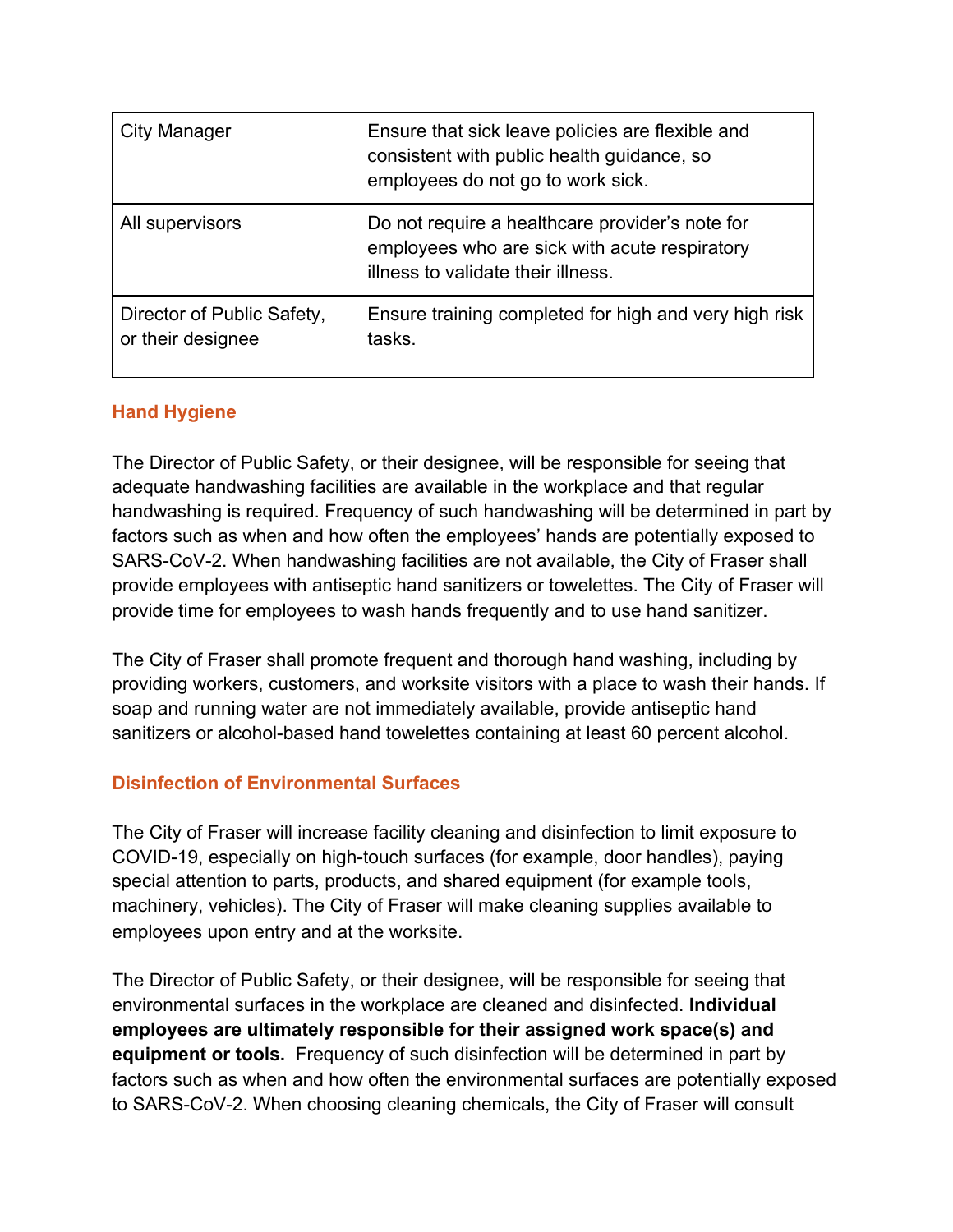information on Environmental Protection Agency (EPA)-approved disinfectant labels with claims against emerging viral pathogens. Products with EPA-approved emerging viral pathogens claims are expected to be effective against SARS-CoV-2 based on data for harder to kill viruses. The manufacturer's instructions for use of all cleaning and disinfection products will be strictly adhered to.

The following is a list of environmental surfaces, methods used to disinfect, and the frequency of such disinfection:

| <b>Surface</b>                     | <b>Method/Disinfectant</b><br>Used          | <b>Schedule/Frequency</b>                                           |
|------------------------------------|---------------------------------------------|---------------------------------------------------------------------|
| <b>Counter Tops/Desk</b>           | Disinfectant spray/wipes                    | Daily by employee using<br>the work space                           |
| Door Handles and<br>light switches | Disinfectant spray/wipes                    | Daily by employee using<br>the work space                           |
| Common Work Area<br>and Hallways   | Clorox 360                                  | Wed & Sat                                                           |
| <b>Vehicles</b>                    | Disinfectant spray/wipes                    | Daily by employee using<br>the vehicle                              |
| <b>Bathrooms</b>                   | Disinfectant spray/cleaners                 | Janitorial staff scheduled                                          |
| Tools/Equipment                    | UV Light or disinfectant<br>sprays/cleaners | As deemed necessary by<br>the employee using or<br>their supervisor |

The City of Fraser will perform enhanced cleaning and disinfection after persons confirmed to have COVID-19 have been in a work area. In the interim, that work area will be temporarily closed, and employees will be sent home or relocated. The Director of Public Safety, or their designee, will be responsible for seeing that this protocol is followed.

The following methods will be used for enhanced cleaning and disinfection:

❖ Clorox 360 with antiviral solution will be utilized to disinfect any areas the employee was believed to have worked or visited, including but not limited to, common work areas, hallways, bathrooms, locker rooms, break rooms, individual offices, and if needed, vehicles.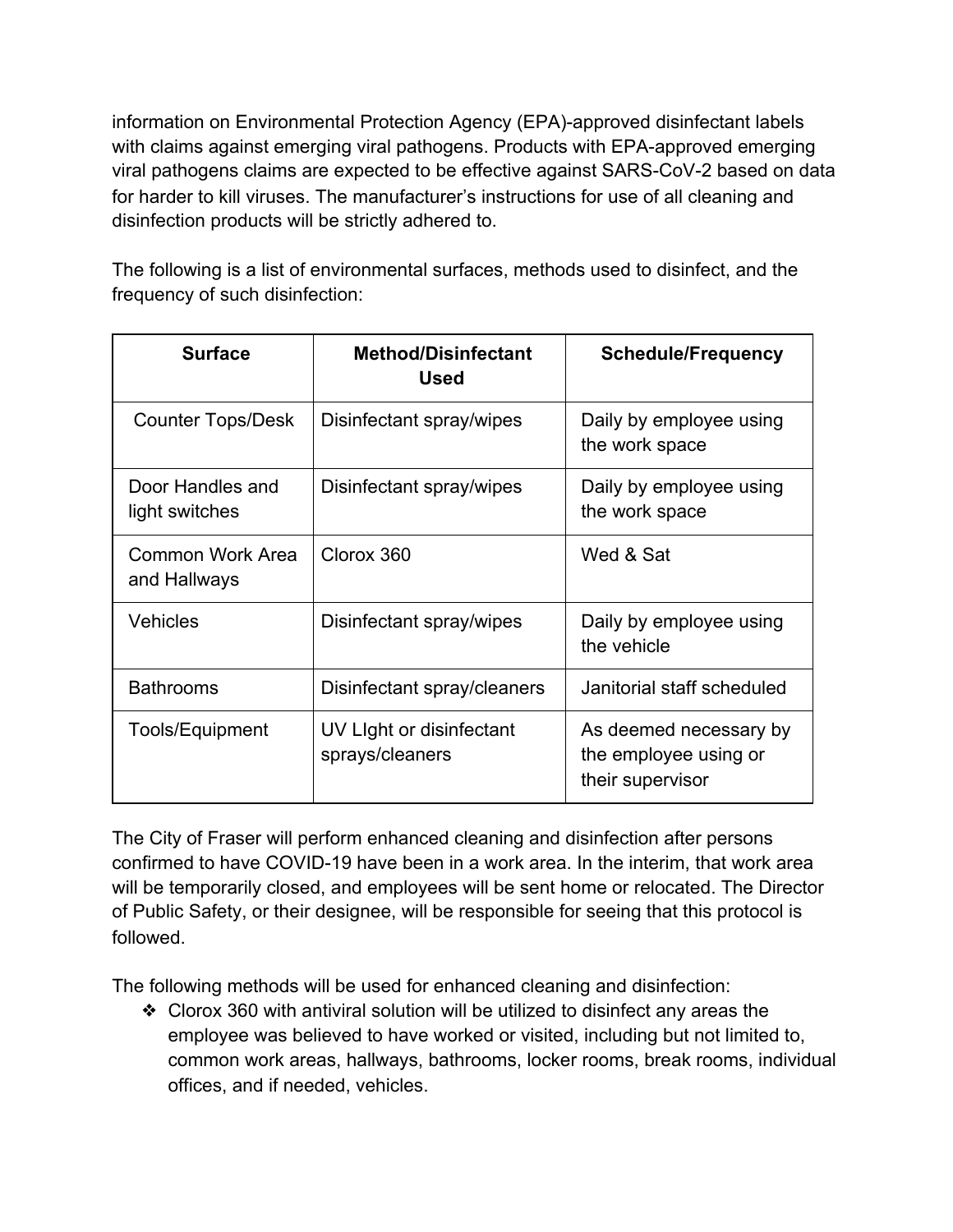- $\triangleright$  The solution will be allowed to settle and take affect on any potential viral microorganisms before enhanced cleaning begins.
- $\triangleright$  The solution is safe to use around electronics and all other materials; do not eat foods or drink liquids that may have been contacted by the aerosol.
- ❖ Staff assigned to clean should don appropriate PPE (gloves, safety glasses, and mask) and utilize disinfectant spray/wipes to clean the common surfaces utilized by the person confirmed to have COVID-19.
- ❖ The areas utilized by the infected employee should be avoided for 72 hours.

# **Personal Protective Equipment (PPE)**

The City of Fraser will provide employees with the types of personal protective equipment, including respirators if necessary, for protection from SARS-CoV-2 appropriate to the exposure risk associated with the job. The employer must follow current CDC and OSHA guidance for personal protective equipment.

All types of PPE are to be:

- Selected based upon the hazard to the worker.
- Properly fitted and periodically refitted as applicable.
- Consistently and properly worn.
- Regularly inspected, maintained, and replaced, as necessary.
- Properly removed, cleaned, and stored or disposed of, as applicable, to avoid contamination of self, others, or the environment.

The City of Fraser will provide non-medical grade face coverings (example, cloth face coverings) to employees (cloth face coverings are technically not considered PPE). The City of Fraser will require employees to wear face coverings when they cannot consistently maintain six feet of separation from other individuals in the workplace. The City of Fraser will consider face shields when employees cannot consistently maintain three feet of separation from other individuals in the workplace.

The following type(s) of PPE have been selected for use: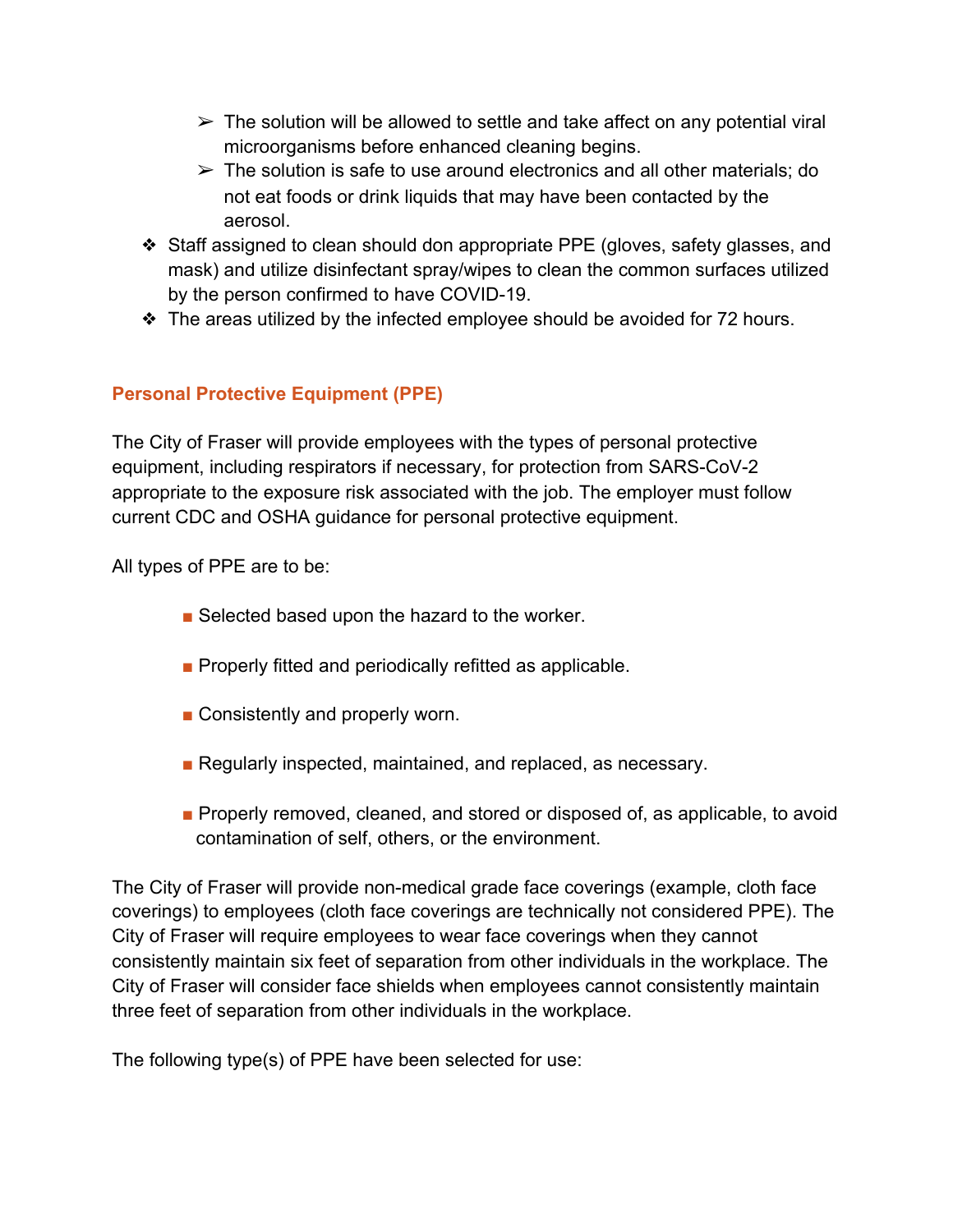| Job/Task   | <b>PPE</b>                                                                                                                                                                   |
|------------|------------------------------------------------------------------------------------------------------------------------------------------------------------------------------|
| <b>EMS</b> | Gloves, N95 mask, safety glasses/shield and<br>coveralls if COVID positive, or screened COVID<br>positive; patients are required to wear a mask<br>and/or shield during care |

# **Health Surveillance**

The City of Fraser will conduct a daily entry self-screening protocol for all employees or contractors entering the workplace, including, at a minimum, a questionnaire covering symptoms and suspected or confirmed exposure to people with possible COVID-19, together with, if possible, a temperature screening. The Director of Public Safety or designee will be responsible for ensuring that all required health surveillance provisions are performed.

As workers enter the place of employment at the start of each work shift, the City of Fraser will have employees self-screen for COVID-19. The City of Fraser will have employees complete a questionnaire covering the signs and symptoms of COVID-19 and their exposure to people with suspected or confirmed COVID-19. When obtainable, a no-touch thermometer will be used for temperature screening of employees. The City of Fraser will similarly screen contractors, suppliers, and any other individuals entering the worksite.

Employees have been directed to promptly report any signs and symptoms of COVID-19 to their supervisor and Human Resources before and during the work shift. The City of Fraser has provided employees with instructions for how to make such a report to the employer.

The specific instructions for employee reporting signs and symptoms of COVID-19 are as follows:

# *LIST REPORTING INSTRUCTIONS PROVIDED TO EMPLOYEES:*

The City of Fraser will physically isolate any employees with known or suspected COVID-19 from the remainder of the workforce, using measures such as, but are not limited to:

> ■ Not allowing known or suspected cases to report to or remain at their work location.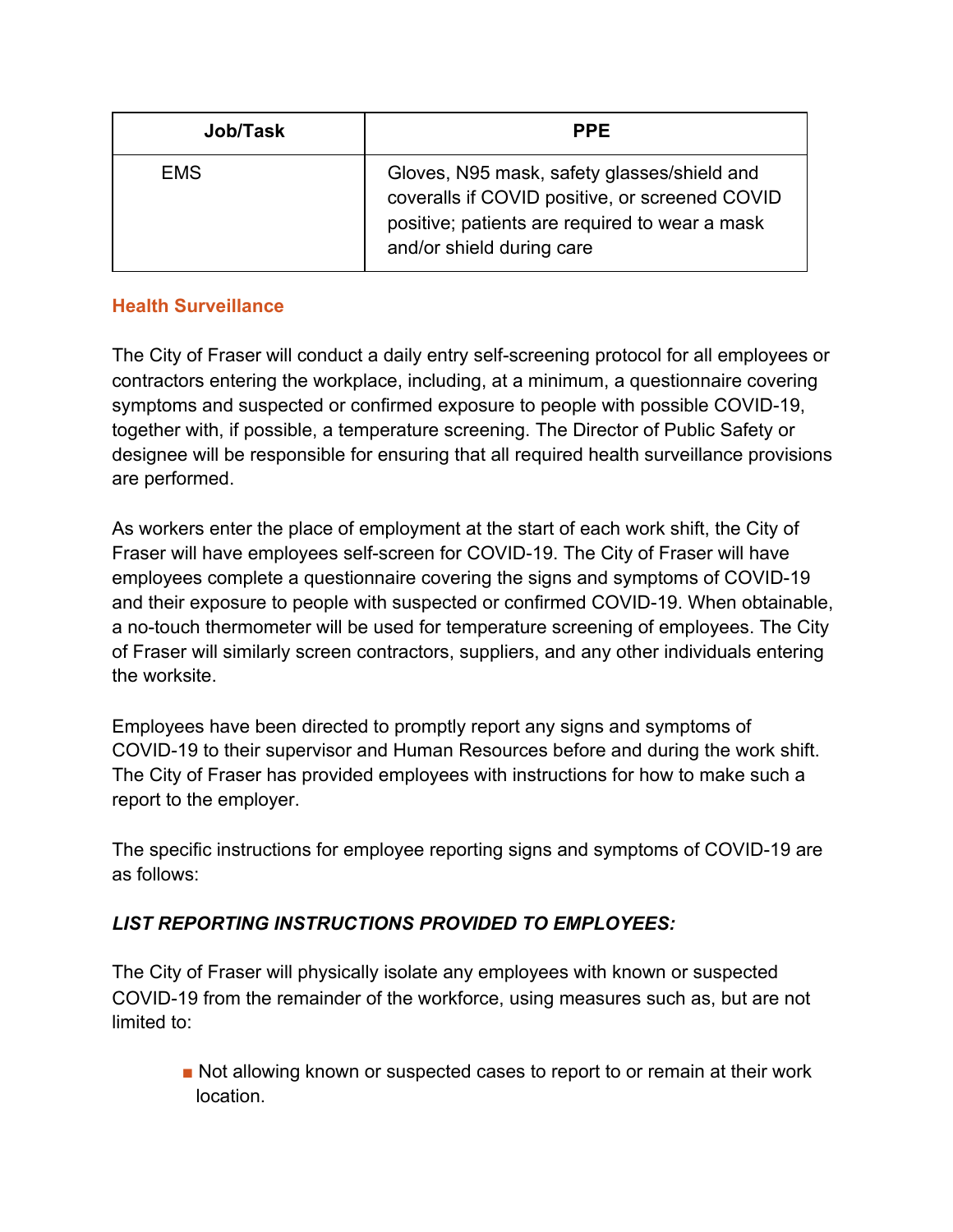- Sending known or suspected cases to a location (for example, home) where they are self-isolating during their illness.
- Assigning known or suspected cases to work alone at the location where they are self-isolating during their illness.

The City of Fraser will not discharge, discipline, or otherwise retaliate against employees who stay at home or who leave work when they are at particular risk of infecting others with COVID-19.

When an employee is identified with a confirmed case of COVID-19, Human Resources will notify the local public health department immediately, and any co-workers, contractors, or suppliers who may have come into contact with the person who is the confirmed case of COVID-19, within 24 hours. When notifying coworkers, contractors, and suppliers, the City of Fraser will not reveal the name or identity of the confirmed case.

The City of Fraser will allow employees with a confirmed or suspected case of COVID-19 to return to the workplace only after they are no longer infectious according to the latest guidelines from the CDC.

# **Training**

The Director of Public Safety, or their designee, shall coordinate SARS-CoV-2 training and ensure compliance with all training requirements. It will be the responsibility of department heads to ensure their personnel have completed the required training.

The City of Fraser will train workers on, at a minimum:

- Workplace infection-control practices.
- The proper use of personal protective equipment.
- Steps the employee must take to notify the business or operation of any symptoms of COVID-19 or a suspected or confirmed diagnosis of COVID-19.
- How to report unsafe working conditions.

Supervisors will oversee training and forwarding of records to the Director of Public Safety, or their designee. Records should include the name of the employee(s) trained and the date of the training.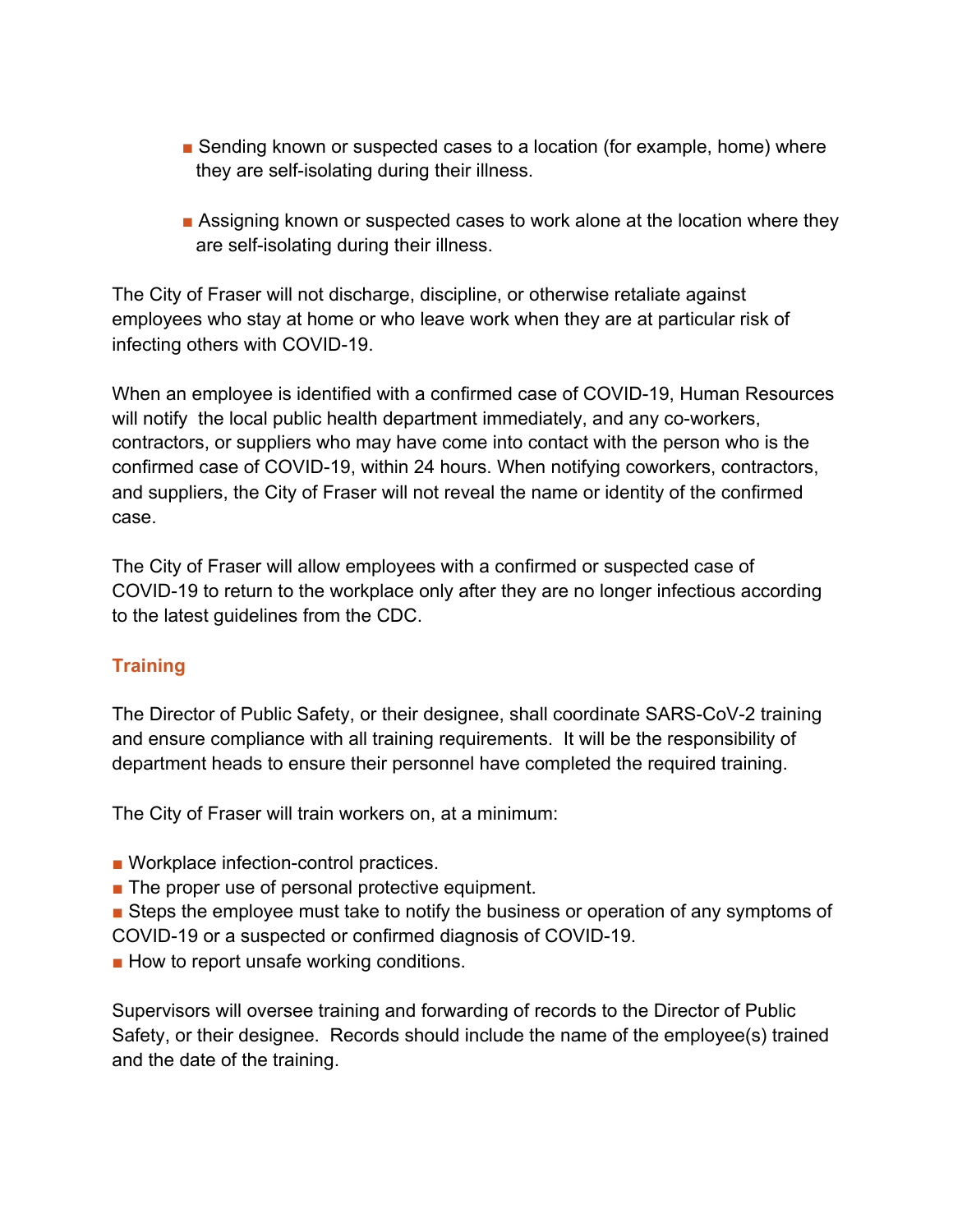#### **Recordkeeping**

The Director of Public Safety, or their designee, will maintain records of the following requirements:

■ Training. The employer shall maintain a record of all COVID-19 employee training; typically in the personnel file.

■ Screening protocols. The employer shall maintain a record of screening for each employee or visitor entering the workplace; scanned into a digital file on a monthly basis.

■ When an employee is identified with a confirmed case of COVID-19, record when the local public health department was notified; as well as any co-workers, contractors, or suppliers who may have come into contact with the person who was the confirmed case of COVID-19.

The City Manager will ensure that the records are kept.

#### **Compensation during quarantine or when sick with COVID-19**

Non-critical infrastructure employees: Employees that are able to work while quarantining or ill may work from home and receive regular pay.

Critical infrastructure employees: Critical infrastructure employees are able to work after close contact, as long as they are symptom free. Employees that are not able to work from home due to illness may utilize sick leave and other available leave balances. Employees are also eligible to use emergency paid sick leave. The City Manager will approve the use and duration of emergency paid sick leave.

For questions about leave, please contact HR.

#### **School or Childcare Unavailable**

Employee may be eligible for pay under the FFCRA and may use accumulated leave, including sick leave, for uncovered time.

#### **Employee Return to Work**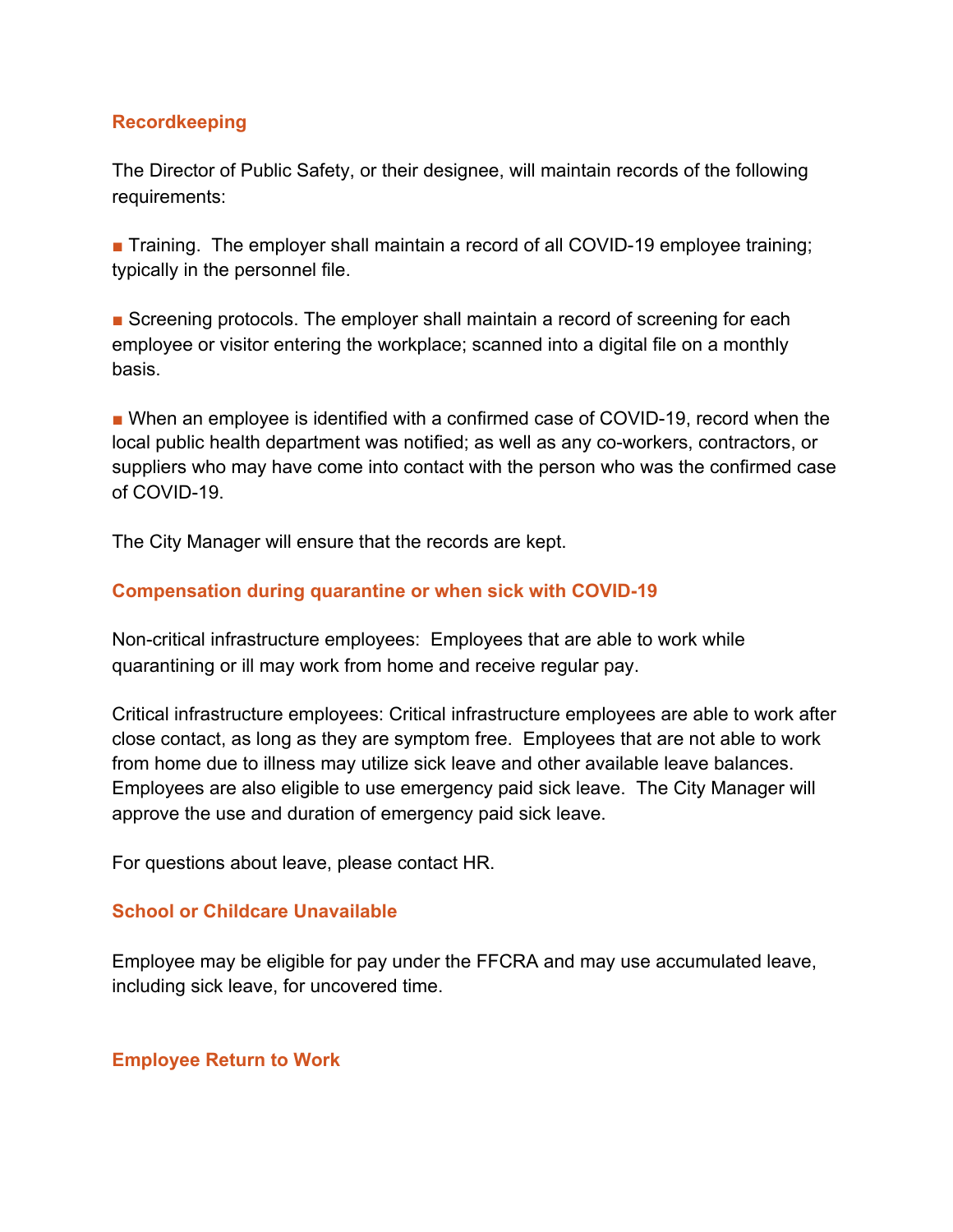Quarantine: Non-critical infrastructure employees that are returning to work from quarantine may do so after 14 days from exposure.

COVID-19 Illness: Employees may return to work following CDC guidelines.

# **Critical Infrastructure Worker Exposure Protocol**

To ensure continuity of operations of essential functions, CDC advises that critical infrastructure workers (which includes police, fire and emergency medical services) may be permitted to continue to work following potential exposure to COVID-19, provided they remain asymptomatic and additional precautions are implemented to protect them and the community.

• Primary point of contact for all testing results/updates shall be the Director of Public Safety, or their designee.

• Secondary point of contact for all testing results/updates shall be the on duty supervisor.

*Exposure Defined:* A potential exposure is defined as a household contact or having close contact (within 6 feet) with an individual confirmed or suspected of having COVID-19 for more than 15 minutes without CDC recommended proper personal protective equipment (PPE). The timeframe for having contact with a COVID-19 confirmed or suspected individual includes 48 hours before the individual became symptomatic.

**Critical Infrastructure workers with an exposure:** Employees who have had an exposure but remain asymptomatic should adhere to the following practices prior to and during their work shift:

●Pre-Screen: Employees shall measure their temperature, assess symptoms prior to starting work, and record the results on their COVID monthly sheet.

●Regular Monitoring: As long as the employee doesn't have a fever or symptoms, they should continue to self-monitor.

●Wear a Mask: The employee shall wear a face mask at all times while in the workplace.

●Social Distance: The employee should maintain 6 feet social distancing as work duties permit in the workplace.

●Clean and disinfect work spaces: Clean and disinfect all areas such as offices, bathrooms, common areas, shared electronic equipment before and after a shift. ●Sick at Work: If the employee begins showing symptoms of COVID-19 during their shift, **they should be sent home immediately** and if available, **shall be directed to take a rapid viral test**. Surfaces in their workspace shall be cleaned and disinfected.

Workers who have been, or may have been, exposed to the virus COVID-19, may be required to undertake viral testing, utilizing either a rapid or standard test, to determine